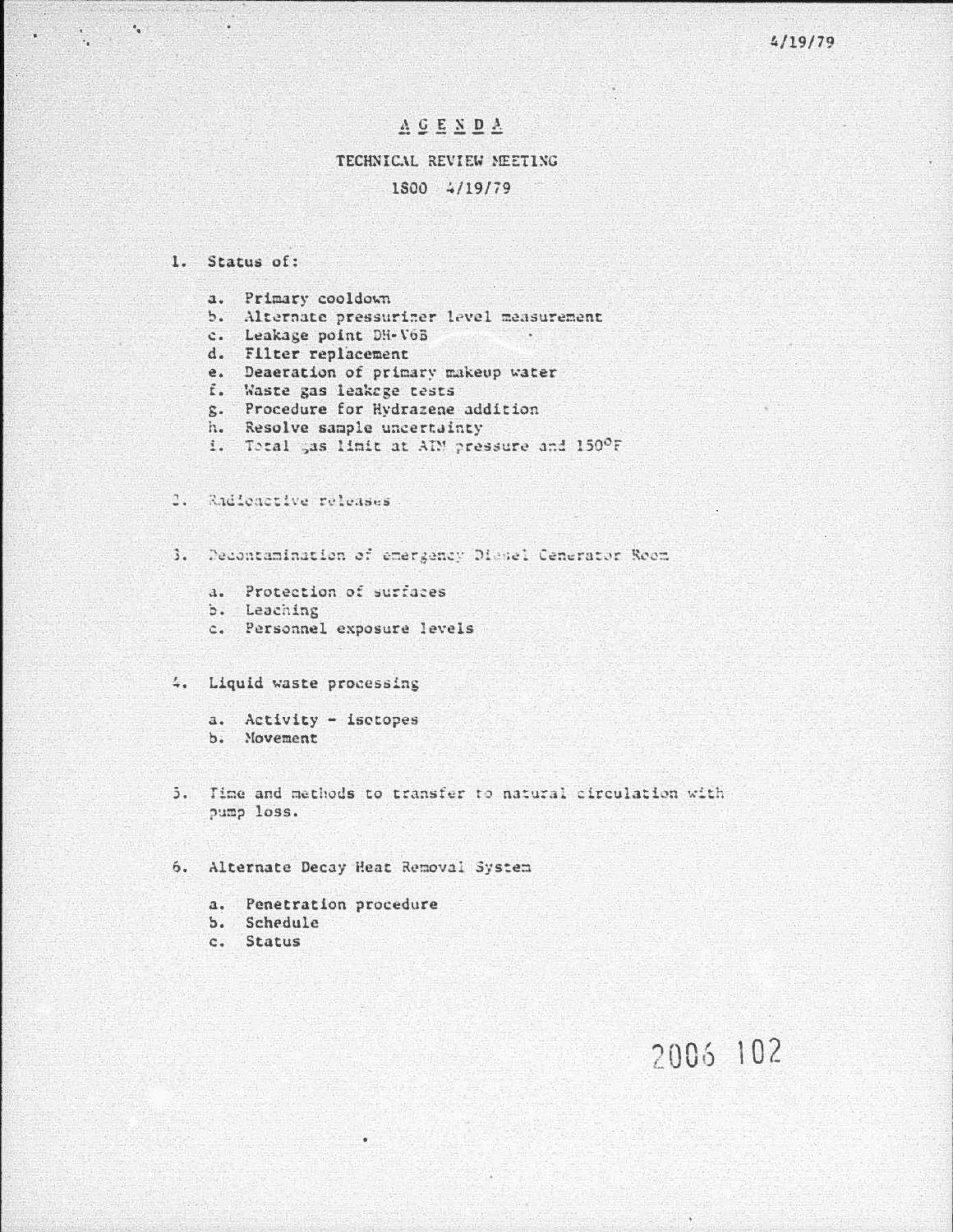## ACTION ITEMS

 $\epsilon$ 

# Task Management/Schedule 0900 4/19/79

|     |                                                                                                                                      | Action                        |
|-----|--------------------------------------------------------------------------------------------------------------------------------------|-------------------------------|
|     | 1. Review draft priority assignments in respective areas of<br>cognizance.                                                           | A11                           |
|     | 2. Attempt to return Eberline monitor to service before switching<br>Auxiliary Building filter trains.                               | Herbein                       |
| 3.  | Investigate desirability of bypassing spent Auxiliary Building<br>filters.                                                           | Rusche/<br>Herbein            |
|     | 4. Expedite Auxiliary Building filter replacement.                                                                                   | Herbein                       |
| 5.  | Investigate possibility of working on second train of Auxiliary<br>Building filters in parallel with Fuel Handling Building efforts. | Herbein                       |
| 6.  | Review radiation monitoring of leakage past Dh-.6B.                                                                                  | Rusche/<br>W11son/<br>Herbein |
|     | 7. Continue efforts to install alternate Auxiliary Building filters.                                                                 | Cobean                        |
|     | 8. Proceed to open T/G valves.                                                                                                       | Herbein                       |
|     | 9. Locate and install alternate air compressor.                                                                                      | Rusche/<br>Herbein/<br>Cobean |
|     | 10. Resolve requirements on use of service air.                                                                                      | Arnold                        |
| 11. | Provide revised recommendations on the amount of hydrazene to<br>add to RCS.                                                         | <b>B&amp;W</b>                |
| 12. | Add hydrazene, as recommended by B&W, if amount is less than 15<br>liters and results in less than 30 cc/kg.                         | Herbein                       |

2006 099

in the individual day of the first

 $\tau$  .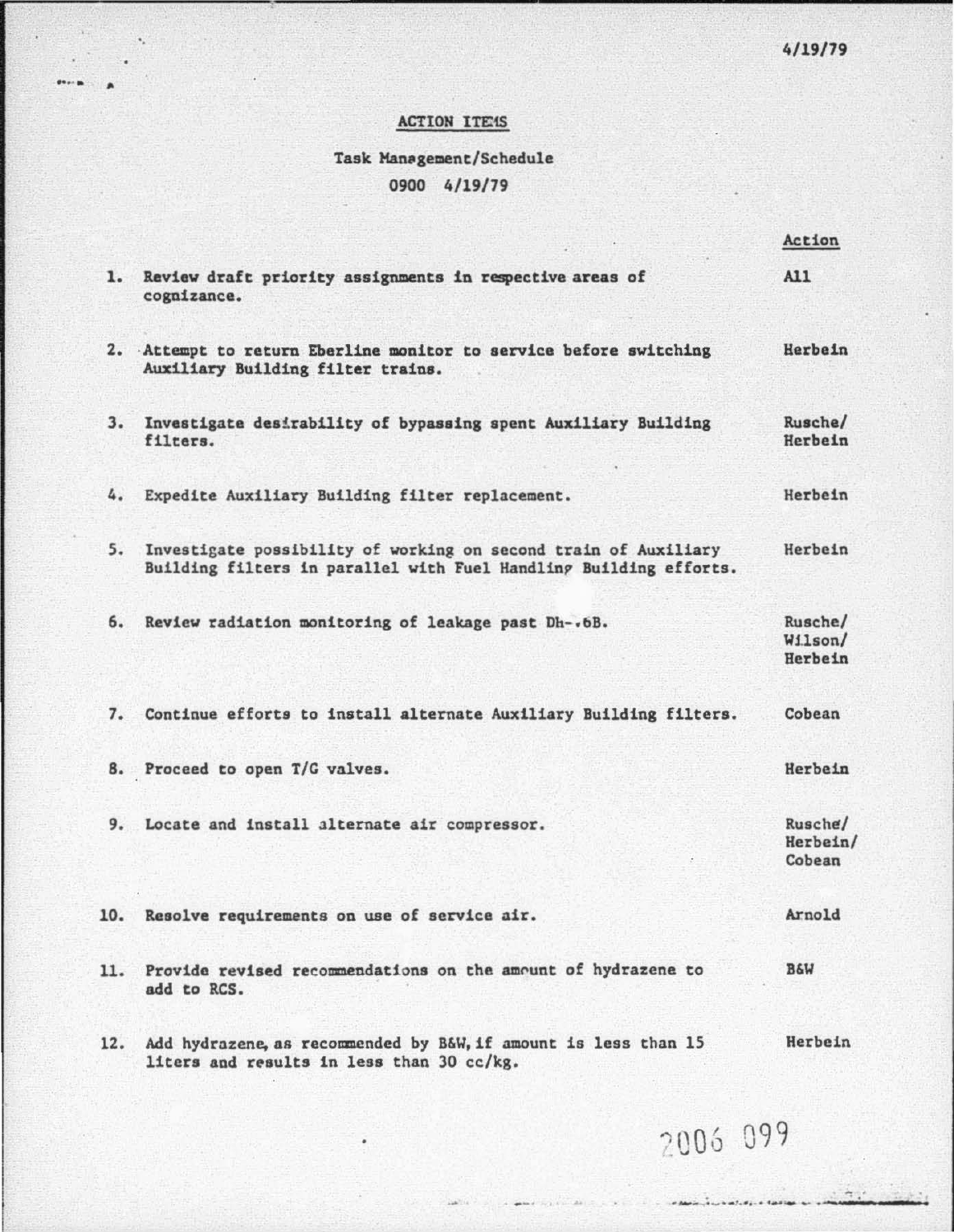$4/19/79$ **Action Items** 

Action

13. Continue efforts to deaerate primary make-up water. Herbein

- 14. Obtain filtration system for welding areas.
- 15. Obtain isotopic analysis of activity sources in Diesel Generator Room.
- 16. Provide recommendations on coating (e.g. "strippable"paint) decontaminated areas.

Rusche/ Cobean

Rusche/ Cobean

Rusche

Herbein/ 17. Establish decontamination training of Met-Ed/GPU personnel. Cobean

18. Prepare firm schedules, by Saturday, for:

- Alternate DHR System penetration and tie in
- OTSG "B" ready for water-to-water cooling
- Back-up pressure/volume control completion
- Auxiliary Building and Fuel Handling Building filter changeout
- Alternate Auxiliary Building filter system completion
- Cobean 19. Provide Westinghouse step-by-step procedures for installation of alternate DHR (including details of penetrating the Auxiliary Building, the tie in to the existing system, as well as the procedures for emergency sealing of the Auxiliary Building).
- Investigate feasibility of cross-tie between Auxiliary Building UE&C  $20.$ and containment filters.
- Rusche Determine desirability of having letdown go to bleed tan' and  $21.$ adding demineralized water to makeup tank.
- 22. Determine total gas limit at ATM pressure and 150°F.
- Cobean 23. Provide flow diagram and system description for alternate pressure/volume control system to IAG.
- 24. Re-review design basis for alternate pressure/volume control  $B6W/$ system.

 $-256 - 22$ 

Levenson/ Wilson/

Cobean

BSW/

Wilson

 $-2-$